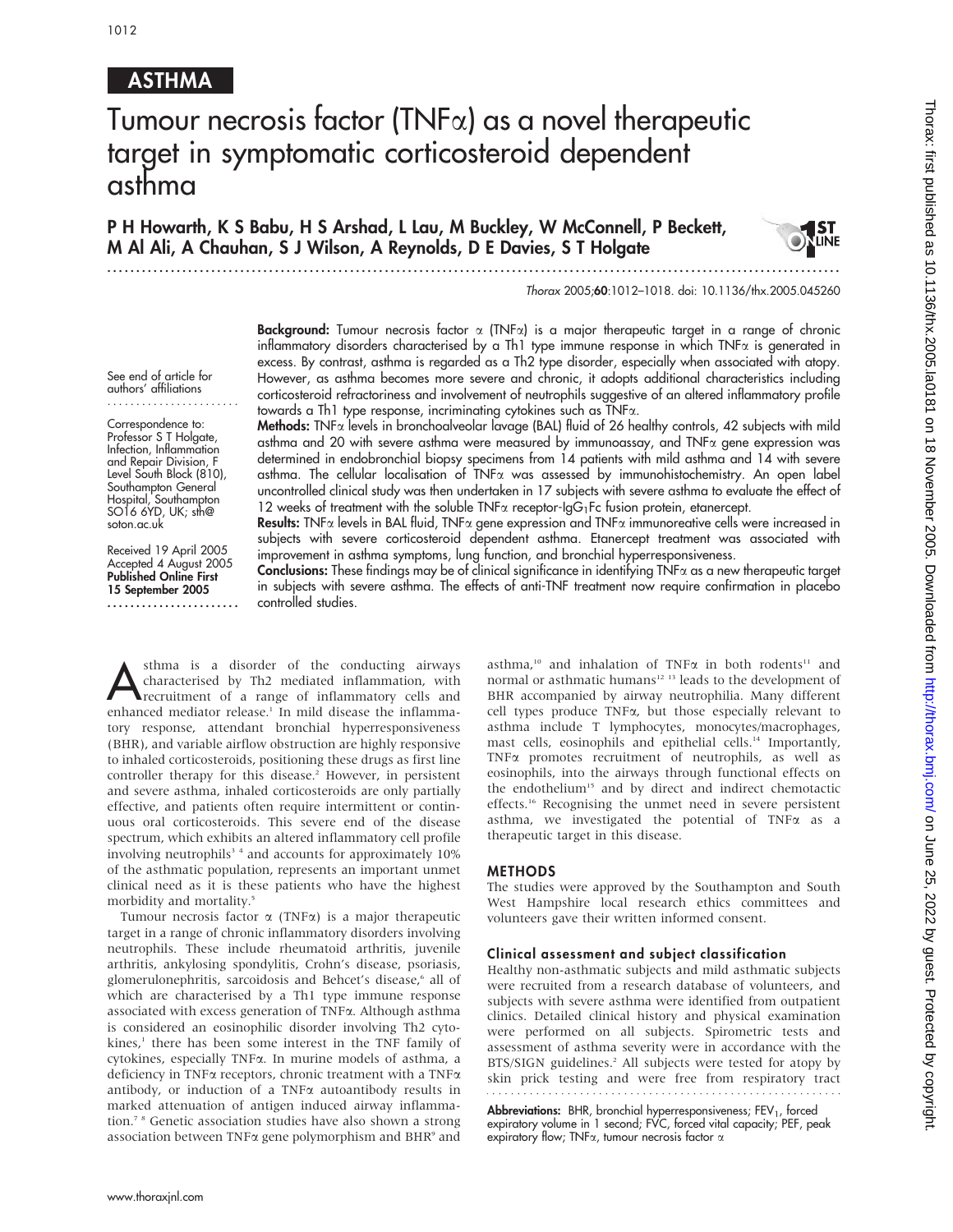and a state of the state

| TNF $\alpha$ study and<br>patient groups‡ | Subject<br>numbers | Sex (M/F) | Mean (range) age<br>(years) | Mean (SE) $FEV1$<br>(% predicted) |
|-------------------------------------------|--------------------|-----------|-----------------------------|-----------------------------------|
| All subjects                              |                    |           |                             |                                   |
| Healthy controls                          | 26                 | 8/18      | $30.2$ (19-54)              | 101.7(2.0)                        |
| Mild asthma                               | 67                 | 40/27     | $30.0$ (18-57)              | $90.4(1.4)$ **                    |
| Severe asthma                             | 51                 | 15/36     | 41.5 (18-67)                | $61.4$ (2.7)*** ††                |
| Lavage studies                            |                    |           |                             |                                   |
| Comparator study                          |                    |           |                             |                                   |
| Healthy controls                          | 26                 | 8/18      | $30.2$ (19-54)              | 101.7(2.0)                        |
| Mild asthma                               | 42                 | 24/18     | $30.3(18 - 50)$             | $94.2(1.2)^{*}$                   |
| Severe asthma                             | 20                 | 5/15      | 39.6 (18-67)                | 55.8 $(4.3)***$ †                 |
| Biopsy studies                            |                    |           |                             |                                   |
| Gene expression                           |                    |           |                             |                                   |
| Mild asthma                               | 14                 | 7/7       | 28.8 (19-47)                | 98.8 (2.0)                        |
| Severe asthma                             | 14                 | 6/8       | 44.5 (20-67)                | 59.4 (6.0)+                       |
| Immunohistochemistry                      |                    |           |                             |                                   |
| Mild asthma                               | 42                 | 25/17     | $31.1 (20 - 52)$            | 87.2(2.0)                         |
| Severe asthma                             | 14                 | 6/8       | 38.0 (18-67)                | 48.8 (3.1) <sup>++</sup>          |
| Etanercept study                          |                    |           |                             |                                   |
| Severe asthma                             | 17                 | 5/12      | 43 (30-67)                  | 68.3 (5.0)                        |

 $\ddot{\phantom{0}}$ 

Differences between the groups and the healthy control subjects with respect to FEV1% predicted are designated by \*p<0.01, \*\*p<0.001 and \*\*\*p<0.0001, while<br>differences for the same measure between the mild and severe asthm

#The different subject groups were defined on the following basis:

 $\sim$ 

 $\sim$ 

(a) Healthy control subjects had no history or symptoms to suggest asthma, normal lung function and normal bronchial reactivity, as reflected by a PC<sub>20</sub> methacholine of  $>16$  mg/ml.

(b) Mild asthma was defined on the basis of a doctor diagnosis of asthma, current symptoms compatible with asthma, the need for the use of prn salbutamol for symptom relief but no other medication use for asthma.

(c) Severe asthma was defined on the basis of doctor diagnosed and treated asthma that remained symptomatic, despite treatment at stage 4/5 of the BTS/SIGN guidelines,<sup>2</sup> together with historical data of airway reversibility and the need for oral steroid therapy, either as regular maintenance therapy or for the treatment of exacerbations. Thirty seven of the 51 severe asthmatics were on maintenance oral steroid therapy for their disease control in addition to high dose inhaled steroids, long acting b agonists, and additional treatment such as leukotriene receptor antagonists and theophyllines.

infections for a minimum of 4 weeks before inclusion in the study. The characteristics of the groups of subjects enrolled into the various arms of the study are summarised in table 1.

#### Fibreoptic bronchoscopy

Subjects underwent fibreoptic bronchoscopy under local anaesthesia as previously described<sup>17</sup> using an Olympus BFIT20 bronchoscope (Olympus, Tokyo, Japan). Bronchoalveolar lavage (BAL) fluid was obtained by wedging the bronchoscope into a segmental bronchus and introducing six 20 ml aliquots of 0.9% saline, pre-warmed to 37˚C. Gentle suction was used to collect the fluid into a 100 ml plastic trap. The lavage fluid was centrifuged at 400g for 10 minutes at 4°C and the supernatant aliquoted and stored at  $-80^{\circ}$ C until assayed for TNFa. Bronchial biopsies were taken from the third or fourth airway carinae using Precisor Broncho pulmonary coated disposable biopsy forceps (Bard Endoscopic Technologies, Billerica, USA). These were either transferred immediately into ice cold acetone containing iodoacetamide (20 nM) and phenylmethylsulfonylfluoride (2 mM) and placed at  $-20^{\circ}$ C for 24 hours before processing into glycol methacrylate resin (Polysciences, Northampton, UK) for embedding,<sup>18</sup> or snap frozen in liquid nitrogen prior to RNA extraction.

# Immunodetection of TNF $\alpha$

BAL fluid was concentrated 10–30 fold using Amicon Centriprep YM-3 centrifugal filter devices (Millipore (UK) Ltd, Watford, UK) before measurement of TNFa by ELISA (R&D Systems, Abingdon, Bucks, UK). The assay had a lower limit of detection of 60 fg/ml and a coefficient of variation of repeated measures of 3.4%. Data are corrected for concentration and thus represent unconcentrated BAL fluid values.

Immunohistochemical staining for TNFa was conducted as previously described<sup>18</sup><sup>19</sup> using a murine monoclonal antibody against human TNF $\alpha$  (1:500, R & D Systems). The specificity of the antibody was confirmed by omitting the primary antibody and replacing it with an isotype matched antibody. The number of TNF<sub>x</sub> positive cells was determined by counting the total number of  $TNF\alpha$  immunoreactive cells within the biopsy section, excluding areas of muscle, large blood vessels, glands, damaged tissue and artefact. Counts were made in two separate tissue sections cut at least 10  $\mu$ m apart, and the mean number of cells calculated. Only cells with an identifiable nucleus were counted. The area of the individual biopsy samples was measured using image analysis (Colorvision 1.7.6, Improvision, Coventry, UK), excluding those areas not included in the counting, and the data corrected to cells per mm<sup>2</sup>.

# TNF $\alpha$  mRNA expression

For analysis of TNFa gene expression, total RNA was extracted from individual biopsy specimens. One microgram of total RNA was reverse transcribed using the reverse transcription (RT) System (Promega, Southampton, UK) according to the manufacturer's instructions. TNF $\alpha$  primer (Qiagen) and probe (Eurogentec, Seraing, Belgium) sequences labelled with a 5'-reporter dye FAM (6-carboxyfluorescin) and a 3'-Eclipse DARK quencher<sup>TM</sup> were: forward primer 5'-AAGAGGGAGAGAAGCAACTACAGA-3'; reverse primer 5'-GGTGGAGCCGTGGGTCAG-3'; and probe FAM-5'-AACAACCCTCAGACGCCACATCCCCT-3'-Eclipse. Random hexamers were used to reverse transcribe total RNA as 18S ribosomal RNA (18S rRNA) was the endogenous control. For each duplicate sample the PCR reaction contained 25 ng of cDNA template, 3.2 pM fluorogenic probe, 15 pM forward and reverse primers, and 7.5 µl qPCR mix (Eurogentec) in a final volume of 12.5 µl. Separate normalising controls were run which contained  $1 \mu l$  of 18S rRNA and probe mixes (Eurogentec). RT negative samples were used to indicate that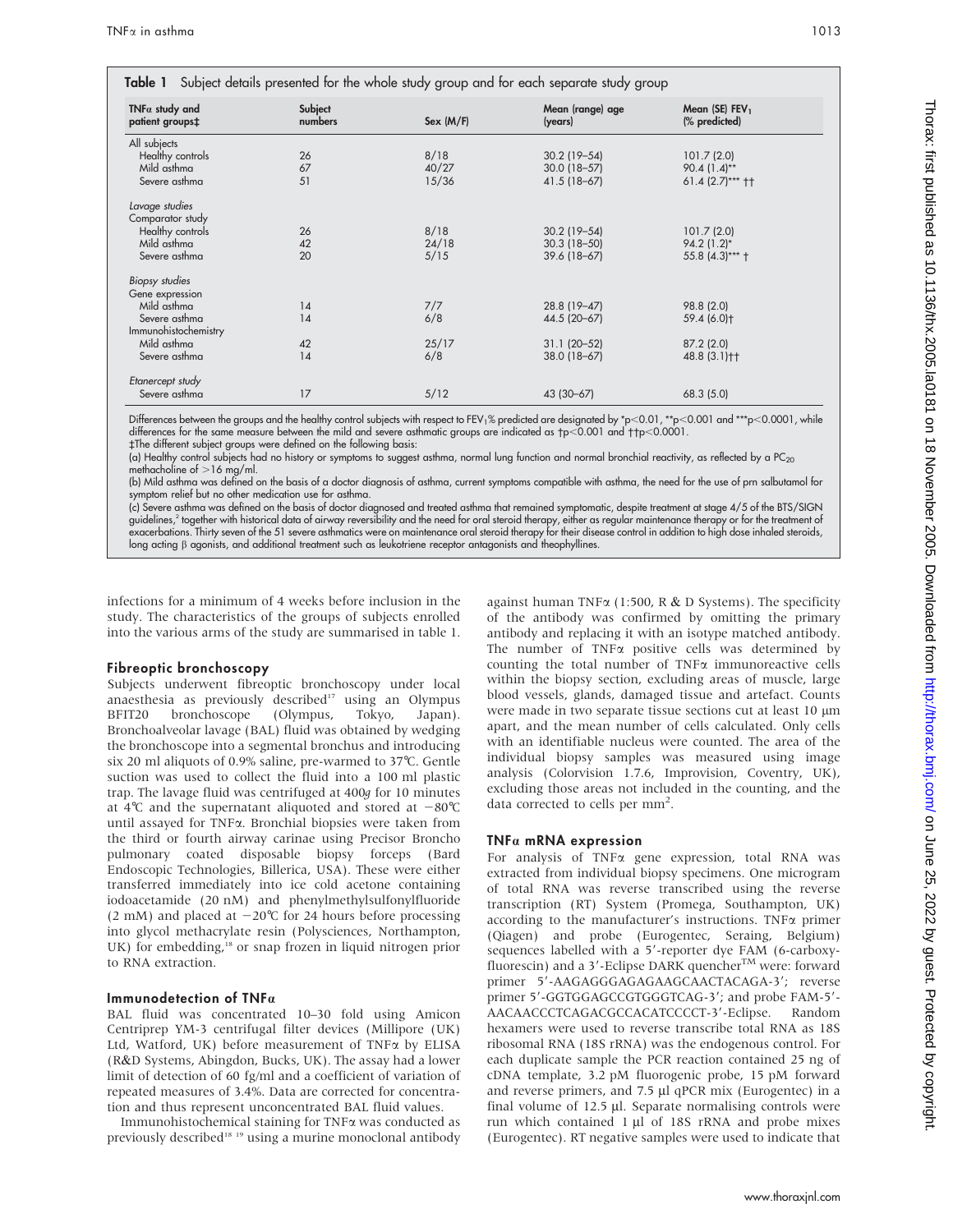the signals obtained were RT dependent. The PCR protocol was as follows: 95℃, 10 minutes, followed by 40 cycles of denaturation 95˚C, 15 seconds, and annealing/extension 60˚C, 1 minute. Thermocycling and real time detection of PCR products were performed on an iCyclerIQ sequence detection system (Bio-Rad, Hercules, CA, USA) and, following completion of the PCR reaction, the thresholds for fluorescence emission baseline were set automatically at 10 times the background levels on the FAM layer. Expression levels were normalised to the 18S rRNA levels and then expressed relative to the lowest expression value found in mild asthma using the  $\Delta\Delta C_T$  method. Samples were measured in duplicate.

#### Proof of principle clinical study evaluating the effect of etanercept in severe asthma

Seventeen subjects (12 women) of median age 43 years (range 30–67) with a mean (SD) duration of asthma of 23.8 (11.7) years were enrolled into the trial. Their mean (SD) resting forced expiratory volume in 1 second (FEV<sub>1</sub>) was 68.3 (5.0)% predicted. These patients were similar to those studied in the bronchoalveolar lavage and biopsy studies, being at stage 5 of the BTS/SIGN asthma management guidelines, $^2$ requiring treatment with high dose inhaled corticosteroids (equivalent to beclometasone 2500 mg/day) and oral prednisolone (mean dose 11.5 mg/day). In addition to long acting  $\beta_2$  agonists, theophylline and leukotriene modifying drugs, all the subjects required prn salbutamol on an as required basis, delivered either by metered dose inhaler or by nebuliser. Current smokers, subjects with a smoking history of more than 10 pack years, and those with other coexisting lung diseases, a history of tuberculosis, multiple sclerosis, lupus erythematosus, and other autoimmune diseases were excluded.

Each patient received subcutaneous etanercept (Enbrel, Wyeth Laboratories, Berkshire, UK) 25 mg twice weekly as add-on therapy for 12 weeks. The dose of medication and the duration of treatment were chosen from the initial trials of etanercept in rheumatoid arthritis.<sup>20</sup> No change was made to their regular controller asthma medications during the 12 week treatment period and all reliever medications except bronchodilators were kept constant throughout the study.

The primary efficacy variable was improvement in asthma control and the secondary outcome measures were changes in airway hyperresponsiveness to inhaled methacholine and lung function. The manufacturer of etanercept had no involvement in the design of the study.

Subjective asthma control, as measured by the Juniper asthma control questionnaire,<sup>21</sup> was recorded on entry and completion, together with morning and evening peak expiratory flow (PEF) using Wright mini peak flow meters (the best of three) recorded daily in diary cards. Adverse events during the study period and use of regular and rescue medication were also recorded. The clinic lung function was recorded as  $FEV<sub>1</sub>$  and forced vital capacity (FVC) using a Vitalograph compact spirometer (Vitalograph Ltd, Maids Moreton, Bucks, UK). Spirometric tests were performed at baseline, on entry into the study, and at the end of the study as well as at a follow up visit 8 weeks after the last dose of the study drug.

Non-specific BHR was assessed before and at the end of week 12 of treatment with etanercept using the methacholine bronchial provocation test.<sup>22</sup> The test was carried out in all subjects whose  $FEV<sub>1</sub>$  was more than 50% predicted. Subjects were asked not to take their salbutamol (or other rescue bronchodilators) within at least 4 hours before the methacholine challenge. Nebulised methacholine (Sigma Co, Poole, Dorset, UK) dissolved in saline was administered through a dosimeter (Spira Electro 2, Spira, Finland) in doubling dilutions until the  $FEV<sub>1</sub>$  fell by at least 20%. The degree of airways responsiveness to methacholine was expressed as the cumulative PC<sub>20</sub>, as determined by linear interpolation.<sup>22</sup>

Sputum induction was performed on all the subjects at baseline and after 12 weeks of treatment with etanercept according to the method of Pizzichini et  $al^{23}$  using inhalation of aerosolised hypertonic saline (4.5%) for 20 minutes administered via an ultrasonic nebuliser (Devilbiss Ultraneb 2000, PA, USA). The procedure was discontinued when there was a fall in PEF of  $>15\%$  or if there were troublesome symptoms. Sputum processing involved adding an equal weight of 0.01M dithioerythritol, filtering through a 70 um filter, and centrifugation for 10 minutes at 400g at 4˚C. The cell pellet was resuspended in 1 ml Tris-buffered saline (TBS) and cells were counted in a Neubauer's chamber after staining with trypan blue. Two cytospins per sample were processed using Rapi-Diff stain and 600 cells counted per cytospin, in a blinded fashion, to obtain differential cell counts; the mean value was used for analysis. The differential cell counts were expressed as the percentage of the total cells.

# Statistical analysis

Paired  $t$  test (mean (SE)) and Wilcoxon's signed rank tests (median, IQR) were used as appropriate for within group comparisons and non-paired comparator analyses with t tests and Mann-Whitney U tests were used for between group comparisons. Statistical analysis was undertaken using SPSS for Windows version 11.5 (SPSS, Chicago, IL, USA).

# RESULTS

# $TNFa$  levels in BAL fluid and mRNA

As the airway lumen is an important site of neutrophil accumulation in severe asthma, $3/4$  we first sought evidence for abnormal levels of TNF $\alpha$  in BAL fluid from asthmatic subjects with varying degrees of disease severity (table 1) and non-asthmatic controls. The severe asthmatics had significantly higher concentrations of TNFa (median 160 fg/ml (range 100–6660)) in BAL fluid than either the healthy controls  $(117 \text{fg/ml } (64-301)p = 0.001)$  or those with mild asthma (111 fg/ml  $(37-322)$ ,  $p<0.001$ ); the difference between the latter two groups was not significantly different (fig 1A). Relative TNFa mRNA levels were also significantly higher in biopsy specimens from the severe asthmatic subjects (median 2617 (range 58–276 488)) compared with mild asthmatic subjects (84 (1–1282);  $p = 0.002$ , fig 1B).

# $TNFa$  levels in bronchial biopsy specimens

To further identify the cellular source of  $TNF\alpha$  protein, tissue sections of bronchial biopsies were examined by immunohistochemistry. This showed that TNF<sub>a</sub> expression was localised predominantly to mast cells, with occasional other cell types also showing some positive immunostaining. There were significantly greater numbers of TNFa immunoreactive  $cells/mm<sup>2</sup>$  in biopsy specimens from subjects with severe asthma (median 5.6 (range 0–62)) than in those from subjects with mild asthma (median 2.5 (range  $0-26$ );  $p<0.03$ , fig 1C and D).

# Clinical study with etanercept

Seventeen patients (table 1) with severe asthma who were symptomatic despite receiving maximum inhaled corticosteroids were recruited into the open label study and received etanercept as add-on therapy for 12 weeks. Two of the 17 subjects enrolled into the study failed to complete it, one because of a swelling in the neck that was subsequently identified as a lipoma and the second developed a skin rash with the first dose of etanercept and was not keen to continue in the trial despite the rash resolving spontaneously.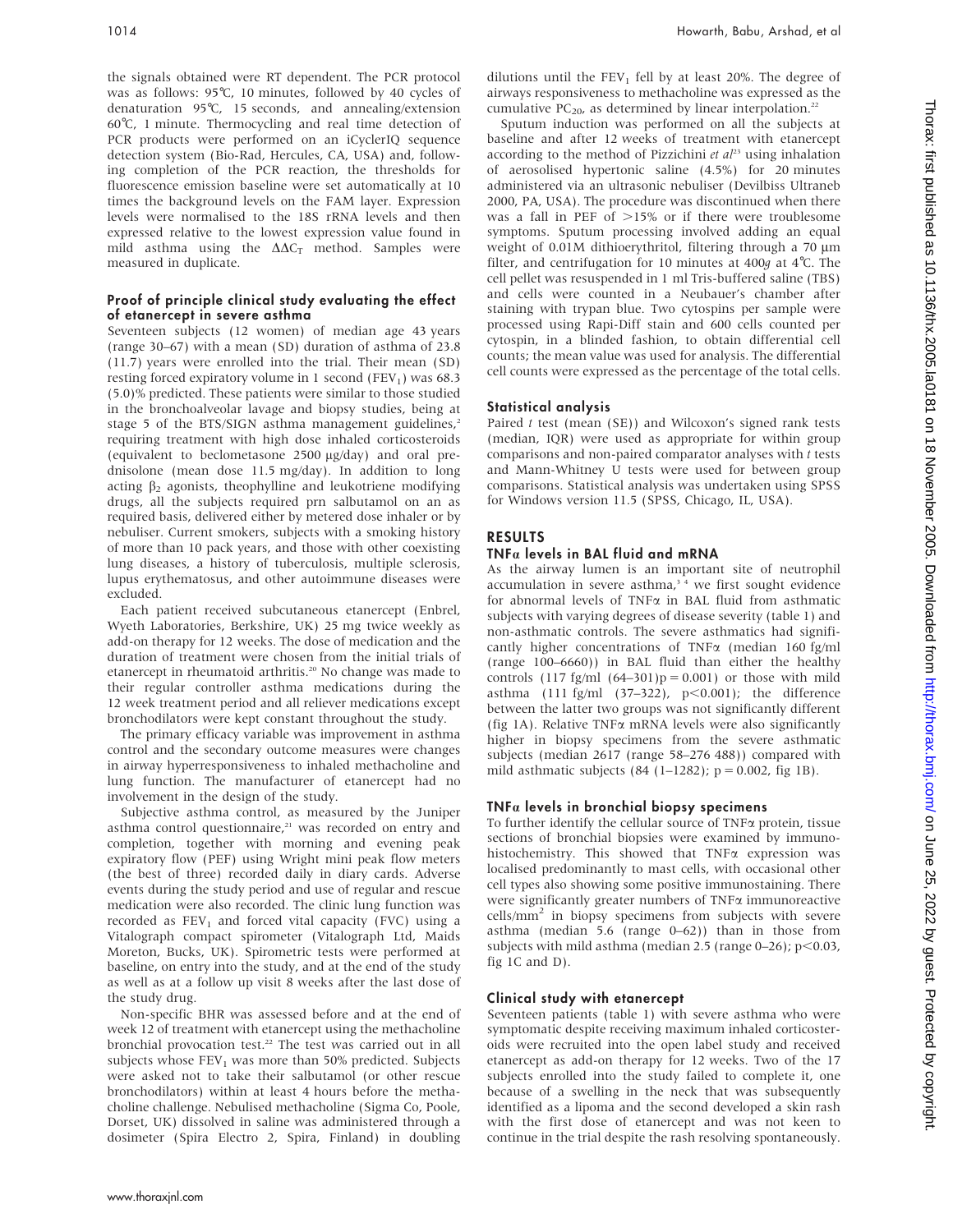

Figure 1 (A) TNFa concentrations in bronchoalveolar lavage (BAL) fluid from healthy control subjects (n = 26), subjects with non-steroid treated mild asthma (n = 42) and those with steroid treated severe asthma (n = 20). For presentation purposes, one outlier (6660 fg/ml) in the severe asthma group is omitted from the graph. TNFa was measured by ELISA. (B) TNFa gene expression in endobronchial biopsy specimens from 14 patients with mild asthma and 14 with severe asthma. Total RNA was extracted and analysed by reverse transcription quantitative PCR. Results are normalised to the 18S rRNA levels and are presented as relative TNFa levels which were calculated using the  $\Delta\Delta C_{\text{T}}$  method. (C) Immunoreactive TNFa positive cell counts in endobronchial biopsy specimens (cells/mm2 ) from 42 subjects with mild asthma and 14 subjects with severe asthma. (D) Immunohistochemical staining and localisation of TNFa in submucosal cells in a bronchial biopsy specimen from a subject with severe asthma. The data in A, B and C are presented as box and whisker plots showing the median, interquartile range, and 95% confidence limits with individual data points superimposed. Data were analysed using the Mann-Whitney U test and significant differences are indicated.

The adverse events during etanercept treatment were mild (table 2).

Of the 15 subjects who completed the study, 12 weeks of treatment with etanercept resulted in a marked and highly

| <b>Adverse events</b>         | No (%)    |  |
|-------------------------------|-----------|--|
| Skin rash                     | 6(35.3)   |  |
| Respiratory tract infections  | 10 (58.8) |  |
| Asthma exacerbations          | 9(52.9)   |  |
| Injection site reactions      | 4(23.5)   |  |
| Oral thrush                   | 2(11.2)   |  |
| Joint pains                   | 1(5.9)    |  |
| Nose bleed                    | 1(5.9)    |  |
| Positive antinuclear antibody | 3(17.6)   |  |

significant improvement in symptoms with the mean (range) asthma control questionnaire score falling from 26 (9–32) to 11 (4–27),  $p<0.001$  (fig 2A). This was accompanied by a significant increase in baseline  $FEV<sub>1</sub>$ , FVC, and morning and evening PEF (table 3), and all but one of the patients discontinued their use of nebulised  $\beta_2$  agonist. Of particular significance was the effect of etanercept in reducing BHR, with the provocative concentration of methacholine producing a 20% decrease in  $FEV_1$  (PC<sub>20</sub>) increasing from a geometric mean of 0.21 (0.1–0.64) mg/ml to 1.28 (0.53– 2.92) mg/ml (fig 2B), representing a change of 2.5 doubling dilutions (table 3). Eight weeks after stopping etanercept, symptom scores and lung function had returned to pretreatment values.

Despite the severity of their asthma, we were able to obtain paired sputum samples from 11 of the 15 subjects involved in the study. However, although reductions in eosinophil and neutrophil numbers were observed in eight of the 11 subjects, this failed to achieve statistical significance.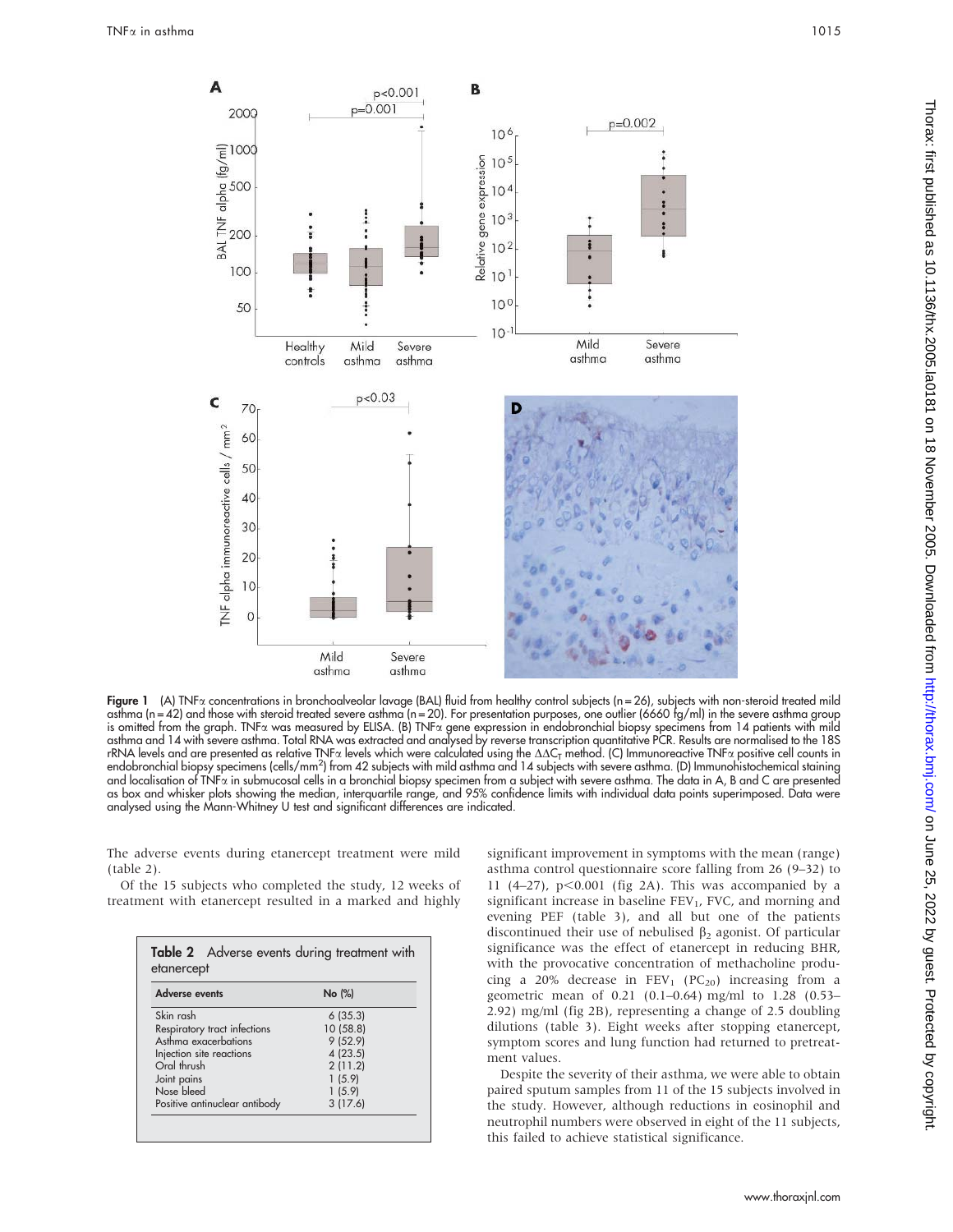

Figure 2 (A) Symptom scores before and after treatment in 15 corticosteroid dependent severe asthmatic subjects treated with etanercept 25 mg twice weekly for 12 weeks. (B) Concentration of methacholine required to reduce FEV<sub>1</sub> by 20% of baseline (PC<sub>20</sub>) at weeks 1 and 12 as a measure of the effect of etanercept on bronchial reactivity. Data are shown as paired data before and after treatment with median (panel A) or geometric mean (panel B) indicated (left hand panels); the box and whisker plots (right hand panel) show median (panel A) or geometric mean (panel B), interquartile range and 5–95% confidence intervals with outliers shown as dots. Statistical significances were determined using the Wilcoxon rank sum test.

#### **DISCUSSION**

Although asthma is considered an eosinophilic disorder,<sup>1</sup> at the severe end of the disease spectrum there is an altered inflammatory cell profile involving neutrophils.<sup>34</sup> Consistent with this predominance of neutrophils,<sup>34</sup> we have shown that patients with severe corticosteroid dependent asthma have higher concentrations of TNF $\alpha$  in recovered BAL fluid. In contrast, no difference was seen between BAL fluid TNFa concentrations in mild asthmatics and healthy controls. This suggests that the increase in TNF $\alpha$  seen in subjects with severe disease is a feature of more persistent and corticosteroid refractory asthma rather than of asthma per se. This extends previous reports in which increased TNFa concentrations have been reported in BAL fluid in symptomatic asthma<sup>24</sup> and in those ventilated because of acute severe disease.<sup>25</sup> We also found greater numbers of TNF $\alpha$  immunoreactive positive cells and greater gene expression for TNFa in endobronchial biopsy specimens from subjects with severe asthma than from those with symptomatic non-steroid

treated asthma. As we have previously reported in biopsies from mild asthma, $19$  this TNF $\alpha$  was localised predominantly to mast cell granules. Our findings in severe asthma were evident despite treatment with high dose inhaled corticosteroids and, in the majority, with additional oral corticosteroid therapy. Thus, not only is TNFa overexpressed within the airways of patients with severe disease, but current optimal treatment does not resolve this.

The therapeutic options for patients with corticosteroid dependent asthma are limited. These patients represent a clinical burden accounting for approximately 30% of the healthcare costs of asthma through multiple hospital admissions for exacerbations and the side effects of long term corticosteroids.<sup>5</sup> In other disease areas the appreciation that anti-TNF $\alpha$  strategies are able to modify disease that persists despite corticosteroid therapy led us to consider the potential benefit of anti-TNFa intervention strategies in the severe asthmatic group. We opted to use etanercept, which binds specifically to both TNF $\alpha$  and TNF $\beta$  thereby preventing free cytokine binding to cell surface TNF receptors.<sup>26</sup> This was a proof of concept study and, as such, was open labelled and uncontrolled.

Etanercept treatment was associated with improvement in asthma symptoms, lung function, and BHR. It is unlikely that such changes would have arisen by chance in view of the chronic and persistent nature of the disease in these patients. However, the study cannot be considered conclusive as it was an open labelled study. Despite maximum doses of inhaled and oral corticosteroids, regular treatment with etanercept produced remarkable improvements in both clinical and physiological measures of asthma. The most striking feature was the improvement in BHR. When measuring BHR in asthma using repeated methacholine challenge, it is accepted that the error in  $PC_{20}$  determination is within one doubling dilution. Following experimental allergen exposure or natural allergen exposure, changes of  $1-2$  doubling dilutions in  $PC_{20}$ are considered clinically significant.<sup>27</sup> Thus, although we had no data on which to base a power calculation before starting the study, our findings of an improvement of 2.5 doubling dilutions in  $PC_{20}$  is well outside the natural variation and consistent with a significant clinical improvement, in addition to any beneficial effect that may have already been achieved using inhaled and oral corticosteroids. At the end of the study the beneficial effects of etanercept were maintained for 2–4 weeks before asthma symptoms gradually returned to the pretreatment state.

The most common adverse effects encountered with etanercept were injection site reactions. The respiratory tract infections experienced by the four subjects would not be unusual in such patients with severe disease. It is difficult to suggest a causal association between the respiratory tract infections and the study medication as this was an open labelled study. The infections were associated with worsening of asthma control which was managed by increasing the dose of rescue medications. However, none of the subjects needed an increase in either their oral or inhaled corticosteroids,

|                                 | <b>Before treatment</b> | After treatment     | Mean change from<br>baseline | p value |
|---------------------------------|-------------------------|---------------------|------------------------------|---------|
| $FEV1$ (l)                      | 1.91 (0.5)              | 2.16(0.6)           | 0.24(0.18)                   | 0.01    |
| $FVC$ (l)                       | 2.55(0.2)               | 2.88(0.2)           | 0.33(0.29)                   | 0.03    |
| Morning PEF (predicted %)       | 54.8(5.6)               | 61.0(5.8)           | 5.75(5.65)                   | 0.023   |
| Evening PEF (predicted %)       | 55.3(5.1)               | 63.9(5.1)           | 8.04(5.23)                   | 0.005   |
| Methacholine $PC_{20}$ (mg/ml)* | $0.21$ (0.1 to 0.64)    | 1.28 (0.53 to 2.92) | 2.5(1.75)                    | 0.033   |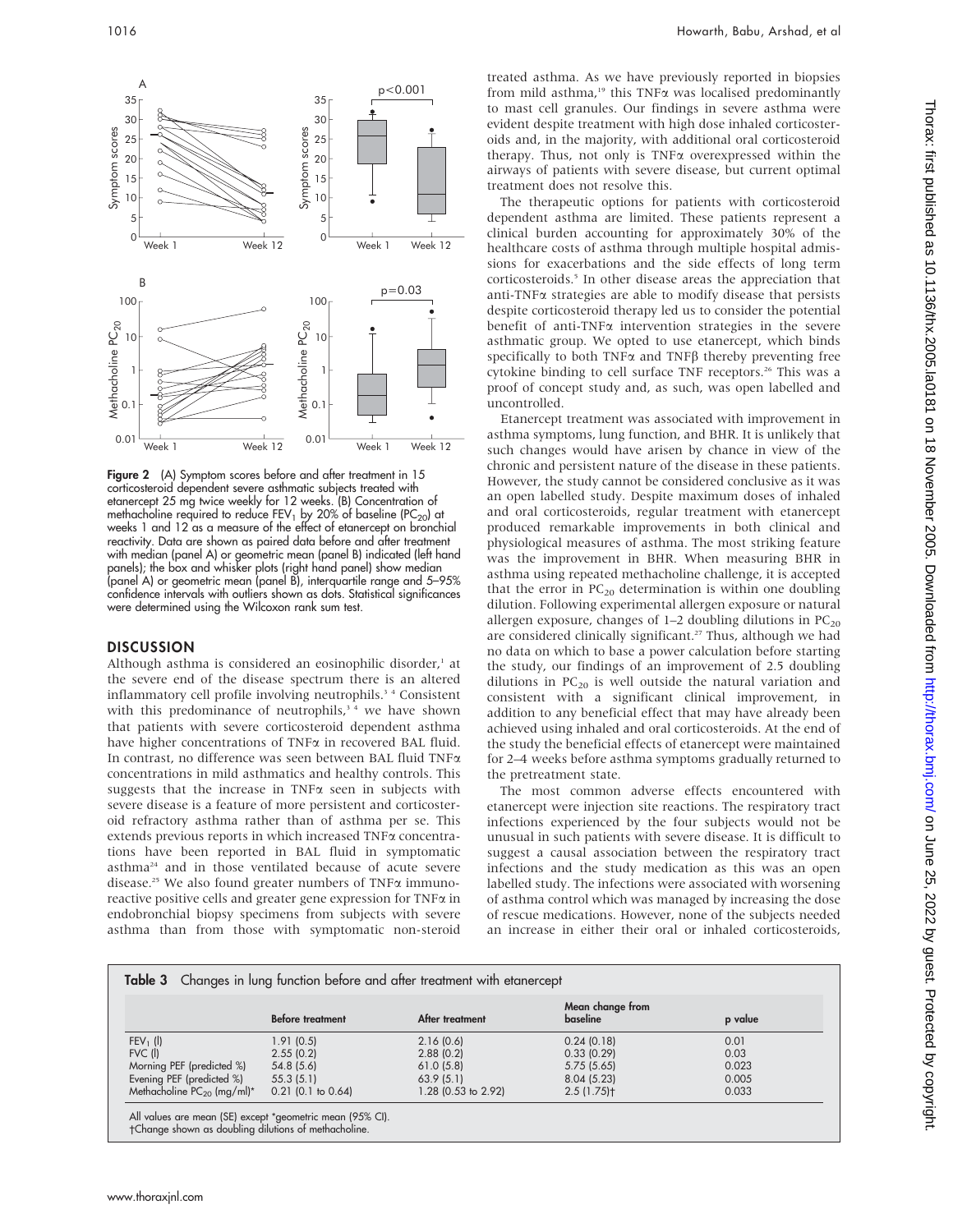suggesting a possible beneficial effect of etanercept in these subjects. Controlled studies have shown that only 2% of patients with rheumatoid arthritis became antibody positive when treated with etanercept,<sup>28</sup> so we did not evaluate the occurrence of antibodies in our study group. However, since immunogenicity appears to be associated with an increased incidence of infusion reactions and a shortened duration of clinical response, this needs to be investigated in larger studies.

An important target for  $TNF\alpha$  is the microvascular endothelium with upregulation of adhesion molecules such as ICAM-1 and VCAM-1 and enhancing leucocyte migration and activation.<sup>15</sup> We attempted to study the effects of etanercept on indices of inflammation using induced sputum. Although reductions in eosinophil and neutrophil numbers were observed in eight of the 11 subjects, this failed to achieve statistical significance. While this may have arisen by chance, our data raise the possibility that the beneficial effects of etanercept were unrelated to inhibition of inflammatory cell recruitment. However, the observation that inhaled  $TNF\alpha$  increases BHR and leucocyte influx into human airways<sup>12 13</sup> suggests that further studies involving tissue biopsies before and after therapeutic intervention may better address the effects of etanercept on endothelial cell activation and inflammatory cell recruitment.

Although etanercept and the anti-TNF $\alpha$  antibody infliximab both show powerful TNF $\alpha$  neutralisation, only infliximab is able to bind lamina propria T cells and induce apoptosis of activated lymphocytes in Crohn's disease.<sup>29</sup> We therefore believe it is unlikely that the beneficial effect of entanercept in severe asthma involves regulation of T cells. Since we found that the predominant cells that expressed  $TNF\alpha$  in the airway biopsies were mast cells, at least some of the beneficial effects of etanercept are likely to relate to mast cell function. These cells selectively accumulate within the airways smooth muscle in asthma<sup>30</sup> where the local release of  $TNF\alpha$  can affect smooth muscle reactivity by increasing transcription of  $G\alpha_i$ .<sup>31</sup> As mast cell expression of TNF $\alpha$  is insensitive to inhibition by corticosteroids,<sup>32</sup> its effect on smooth muscle function to cause BHR<sup>13</sup> may be critical in maintaining persistent disease expression in chronic asthma. The modification of BHR by entanercept is therefore likely to be important in contributing to the clinical improvement. BHR is a fundamental physiological abnormality in asthma and, as corticosteroid insensitive BHR is a characteristic feature of severe disease, $4^{33}$  identification of a therapeutic intervention that reduces this is of major significance.

In summary, our study provides further evidence for a role for TNF $\alpha$  in severe asthma and is the first study to evaluate the effects of TNF blockade in patients with severe asthma. While  $TNF\alpha$  may well play a part in the less severe forms of asthma associated with allergen exposure, the dominance of Th2 mediated effects in this subtype of disease suggests that  $TNF\alpha$  blockade may not be so effective. There is now a need for large placebo controlled trials using both the soluble receptor and antibody approaches to blocking TNFa with a focus on severe corticosteroid dependent asthma, where there remains a large unmet clinical need.

# ACKNOWLEDGEMENTS

The authors thank Miss Lorraine Hewitt for providing nursing care in association with bronchoscopies and Dr Rob M Powell who provided probe and primer sequences for TNFa quantitative PCR.

#### .....................

#### Authors' affiliations

P H Howarth, K S Babu, H S Arshad, L Lau, M Buckley, W McConnell, P Beckett, M Al Ali, S J Wilson, D E Davies, S T Holgate, Allergy and Inflammation Research, Division of Infection, Inflammation and Repair, School of Medicine, Southampton General Hospital, Southampton, UK

A Chauhan, St Mary's Hospital, Respiratory Medicine, Portsmouth, UK A Reynolds, Wyeth Laboratories, Taplow, Maidenhead, Berkshire, UK

This work was supported by the Medical Research Council (UK) and an educational grant from Immunex (Amgen).

Competing interests: The proof of principle trial with etanercept was an investigator initiated study that was designed, executed, and analysed without input from any pharmaceutical company. Immunex (Amgen) provided an educational grant that contributed to the costs and Wyeth provided the etanercept without charge. The authors have no other competing interests to declare.

PHH and KSB contributed equally to this work.

# **REFERENCES**

- 1 Kay AB. Allergy and allergic diseases. First of two parts. N Engl J Med 2001;344:30–7.
- 2 British Thoracic Society/Scottish Intercollegiate Guidelines Network. British guidelines on the management of asthma. Thorax 2003;58(Suppl I):1–94.
- 3 Busse WW, Banks-Schlegel S, Wenzel SE. Pathophysiology of severe asthma. J Allergy Clin Immunol 2000;106:1033–42.
- 4 Anon. The ENFUMOSA cross sectional European multicentre study of the clinical phenotype of chronic severe asthma. Eur Respir J 2003;22:470-7.
- 5 Antonicelli L, Bucca C, Neri M, et al. Asthma severity and medical resource utilisation. Eur Respir J 2004;23:723–9.
- 6 Feldmann M, Maini RN. Lasker Clinical Medical Research Award. TNF defined as a therapeutic target for rheumatoid arthritis and other autoimmune diseases. Nat Med 2003;9:1245–50.
- 7 Rudmann DG, Moore MW, Tepper JS, et al. Modulation of allergic inflammation in mice deficient in TNF receptors. Am J Physiol Lung Cell Mol Physiol 2000;279:L1047-57.
- 8 Zuany-Amorim C, Manlius C, Dalum I, et al. Induction of TNF-alpha autoantibody production by AutoVac TNF106: a novel therapeutic approach for the treatment of allergic diseases. Int Arch Allergy Immunol 2004;133:154–63.
- 9 Li Kam Wa TC, Mansur AH, Britton J, et al. Association between -308 tumour necrosis factor promoter polymorphism and bronchial hyperreactivity in<br>asthma. Clin Exp Allergy 1999;**29**:1204–8.<br>10 **Noguchi E**, Yokouchi Y, Shibasaki M, *et al.* Association between TNFα
- polymorphism and the development of asthma in the Japanese population. Am J Respir Crit Care Med 2002;166:43–6.
- Kips JC, Tavernier J, Pauwels RA. Tumor necrosis factor causes bronchial hyperresponsiveness in rats. Am Rev Respir Dis 1992;145:332–6.
- 12 Thomas PS, Yates DH, Barnes PJ. Tumor necrosis factor-alpha increases airway responsiveness and sputum neutrophilia in normal human subjects. Am J Respir Crit Care Med 1995;152:76–80.
- 13 Thomas PS, Heywood G. Effects of inhaled tumour necrosis factor alpha in subjects with mild asthma. Thorax 2002;57:774–8.
- 14 Thomas PS. Tumour necrosis factor-alpha: the role of this multifunctional cytokine in asthma. Immunol Cell Biol 2001;79:132-40.
- 15 Ulbrich H, Eriksson EE, Lindbom L. Leukocyte and endothelial cell adhesion molecules as targets for therapeutic interventions in inflammatory disease. Trends Pharmacol Sci 2003;24:640–7.
- 16 Ming WJ, Bersani L, Mantovani A. Tumor necrosis factor is chemotactic for monocytes and polymorphonuclear leukocytes. *J Immuno*.<br>1987;**138**:1469–74.
- 17 **Djukanovic R**, Wilson JW, Lai CK, *et al.* The safety aspects of fiberoptic<br>bronchoscopy, bronchoalveolar lavage, and endobronchial biopsy in asthma.<br>Am Rev Respir Dis 1991;1**43**:772–7.
- 18 Britten KM, Howarth PH, Roche WR. Immunohistochemistry on resin sections: a comparison of resin embedding techniques for small mucosal biopsies. Biotech Histochem 1993;68:271–80.
- 19 Bradding P, Roberts JA, Britten KM, et al. Interleukin-4, -5, and -6 and tumor necrosis factor-alpha in normal and asthmatic airways: evidence for the human mast cell as a source of these cytokines. Am J Respir Cell Mol Biol 1994;10:471–80.
- 20 Weinblatt ME, Kremer JM, Bankhurst AD, et al. A trial of etanercept, a recombinant tumor necrosis factor receptor:Fc fusion protein, in patients with rheumatoid arthritis receiving methotrexate. N Engl J Med 1999;340:253–9.
- 21 Juniper EF, O'Byrne PM, Guyatt GH, et al. Development and validation of a
- questionnaire to measure asthma control. *Eur Respir J* 1999;14:902-7 22 Chai H, Farr RS, Froehlich LA, et al. Standardization of bronchial inhalation challenge procedures. J Allergy Clin Immunol 1975;56:323–7.
- 23 **Pizzichini E**, Pizzichini MM, Kidney JC, *et al.* Induced sputum,<br>bronchoalveolar lavage and blood from mild asthmatics: inflammatory cells,<br>lymphocyte subsets and soluble markers compared. *Eur Respir J* 1998;11:828–34.
- 24 Broide DH, Lotz M, Cuomo AJ, et al. Cytokines in symptomatic asthma
- airways. *J Allergy Clin Immunol* 1992;89:958–67.<br>25 **Tillie-Leblond I**, Pugin J, Marquette CH, *et al.* Balance between<br>proinflammatory cytokines and their inhibitors in bronchial lavage from patients with status asthmaticus. Am J Respir Crit Care Med 1999;159:487–94.
- 26 Culy CR, Keating GM. Etanercept: an updated review of its use in rheumatoid arthritis, psoriatic arthritis and juvenile rheumatoid arthritis. Drugs 2002;62:2493–537.